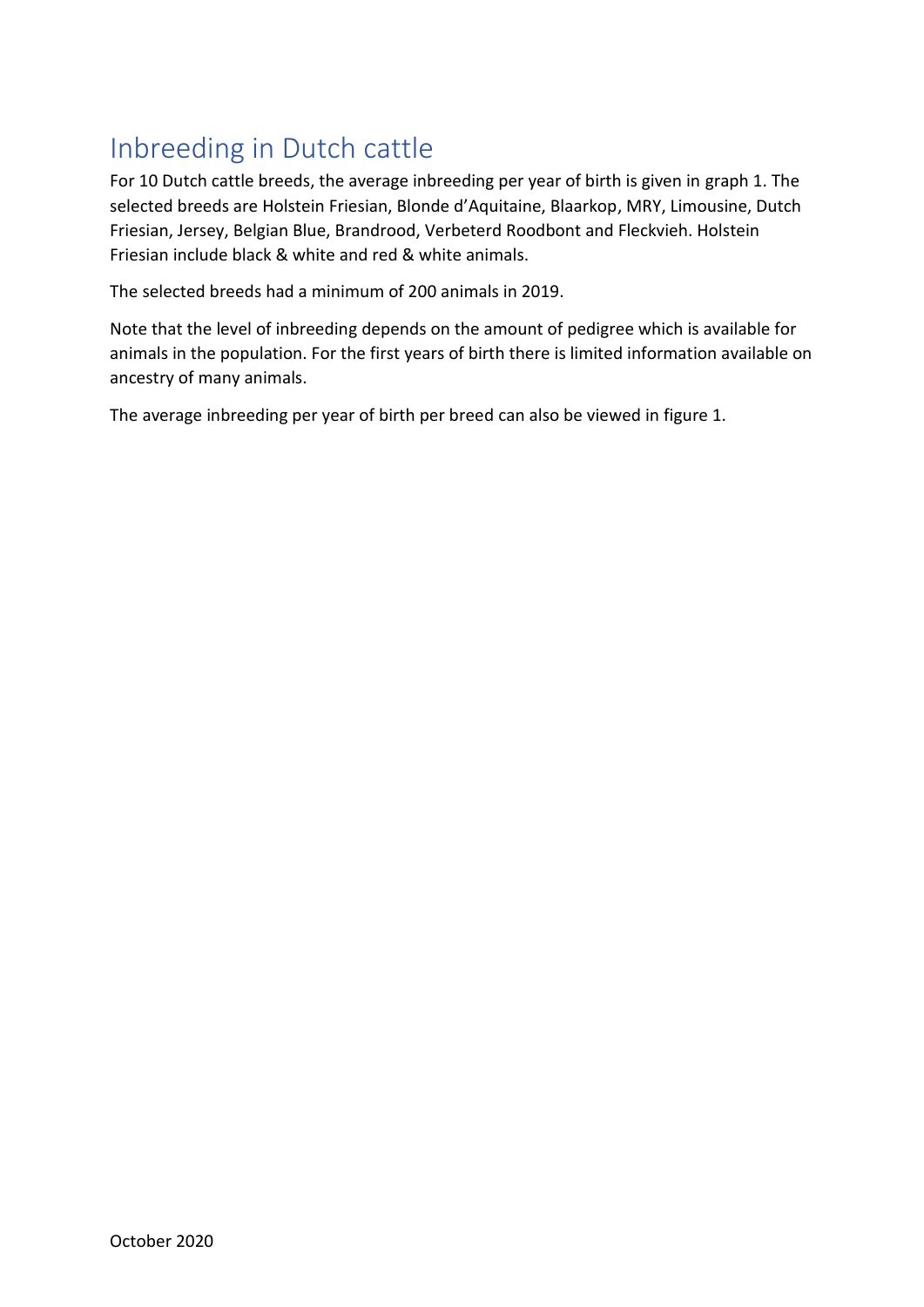|                  | Holstein | <b>Blonde</b> | <b>Blaarkop</b> | <b>MRY</b> | Limousine | <b>Dutch</b> | <b>Jersey</b> | <b>Belgian</b> | <b>Brandrood</b> | Verbeterd | <b>Fleckvieh</b> |
|------------------|----------|---------------|-----------------|------------|-----------|--------------|---------------|----------------|------------------|-----------|------------------|
| <b>Birthyear</b> | Friesian | d'Aquitaine   |                 |            |           | Friesian     |               | <b>Blue</b>    |                  | Roodbont  |                  |
| 1990             | 2.84     | 0.34          | 2.96            | 2.04       | 0.23      | 3.04         | 0.97          | 1.10           |                  | 0.38      |                  |
| 1991             | 3.10     | 0.37          | 3.55            | 2.14       | 0.33      | 3.56         | 1.50          | 1.03           |                  | 0.00      |                  |
| 1992             | 3.26     | 0.44          | 3.38            | 2.16       | 0.33      | 3.62         | 0.82          | 1.30           |                  | 0.00      |                  |
| 1993             | 3.25     | 0.60          | 3.13            | 2.31       | 0.41      | 3.79         | 0.98          | 1.65           |                  | 0.30      |                  |
| 1994             | 3.15     | 0.60          | 3.33            | 2.57       | 0.60      | 3.97         | 1.08          | 1.90           |                  | 0.10      |                  |
| 1995             | 3.22     | 0.90          | 3.66            | 3.03       | 0.53      | 4.29         | 1.61          | 2.28           |                  | 0.26      |                  |
| 1996             | 3.46     | 0.89          | 3.35            | 3.25       | 0.39      | 4.42         | 1.22          | 2.72           |                  | 0.58      |                  |
| 1997             | 3.77     | 0.95          | 3.79            | 3.57       | 0.67      | 4.85         | 1.67          | 3.09           |                  | 0.46      |                  |
| 1998             | 4.04     | 1.14          | 3.89            | 3.92       | 0.80      | 4.51         | 2.03          | 3.31           |                  | 1.02      |                  |
| 1999             | 4.27     | 1.11          | 4.15            | 3.87       | 0.68      | 4.55         | 2.61          | 3.50           |                  | 0.85      |                  |
| 2000             | 4.43     | 1.13          | 4.56            | 3.80       | 0.95      | 4.71         | 2.80          | 3.61           |                  | 0.56      |                  |
| 2001             | 4.53     | 1.36          | 4.59            | 4.11       | 0.59      | 4.87         | 2.51          | 4.04           |                  | 0.99      |                  |
| 2002             | 4.69     | 1.43          | 5.14            | 4.34       | 0.92      | 5.12         | 2.36          | 4.17           |                  | 0.68      |                  |
| 2003             | 4.78     | 1.61          | 4.99            | 4.75       | 0.75      | 4.78         | 2.16          | 4.36           |                  | 0.82      |                  |
| 2004             | 4.78     | 1.31          | 4.81            | 4.60       | 0.79      | 4.71         | 2.43          | 4.27           |                  | 0.90      |                  |
| 2005             | 4.79     | 1.21          | 5.24            | 4.63       | 0.72      | 5.16         | 3.22          | 4.34           |                  | 1.09      |                  |
| 2006             | 4.76     | 0.98          | 5.24            | 4.64       | 0.61      | 5.00         | 3.37          | 4.53           |                  | 0.91      |                  |
| 2007             | 4.71     | 1.08          | 5.57            | 4.84       | 0.65      | 4.30         | 3.04          | 4.58           |                  | 0.89      |                  |
| 2008             | 4.72     | 1.05          | 5.77            | 4.55       | 0.83      | 4.39         | 2.93          | 4.62           | 1.59             | 1.53      | 1.51             |
| 2009             | 4.70     | 1.14          | 7.49            | 4.64       | 1.13      | 3.89         | 3.15          | 4.73           | 1.16             | 1.32      | 1.68             |
| 2010             | 4.66     | 1.03          | 5.81            | 4.89       | 1.06      | 4.49         | 3.60          | 4.72           | 1.94             | 1.24      | 1.37             |
| 2011             | 4.60     | 1.19          | 5.60            | 4.98       | 0.83      | 4.52         | 4.10          | 4.88           | 0.98             | 1.67      | 1.28             |
| 2012             | 4.67     | 1.20          | 5.85            | 4.81       | 0.96      | 4.67         | 3.99          | 4.73           | 0.62             | 1.18      | 1.67             |
| 2013             | 4.82     | 1.00          | 5.79            | 5.20       | 0.85      | 4.81         | 4.24          | 4.90           | 1.00             | 1.67      | 1.86             |
| 2014             | 4.99     | 0.96          | 5.81            | 5.15       | 0.73      | 4.50         | 4.82          | 4.87           | 1.38             | 1.20      | 1.95             |
| 2015             | 5.22     | 0.97          | 5.29            | 4.93       | 0.67      | 4.01         | 4.74          | 4.79           | 1.91             | 1.52      | 2.13             |
| 2016             | 5.44     | 0.97          | 5.14            | 4.90       | 0.89      | 4.08         | 4.78          | 4.90           | 2.02             | 1.60      | 2.30             |
| 2017             | 5.65     | 1.00          | 5.09            | 4.88       | 0.87      | 3.84         | 4.77          | 4.80           | 2.01             | 1.52      | 2.22             |
| 2018             | 5.89     | 1.06          | 4.80            | 4.86       | 0.77      | 3.67         | 5.15          | 5.05           | 1.80             | 1.22      | 2.36             |
| 2019             | 6.07     | 0.99          | 4.90            | 5.00       | 0.84      | 4.02         | 5.36          | 4.96           | 2.33             | 2.20      | 2.33             |
| 2020             | 6.26     | 0.96          | 5.24            | 5.09       | 1.04      | 3.54         | 5.34          | 4.88           | 2.12             | 2.21      | 2.21             |

**Graph 1.** Average inbreeding per year of birth for Dutch cattle breeds.